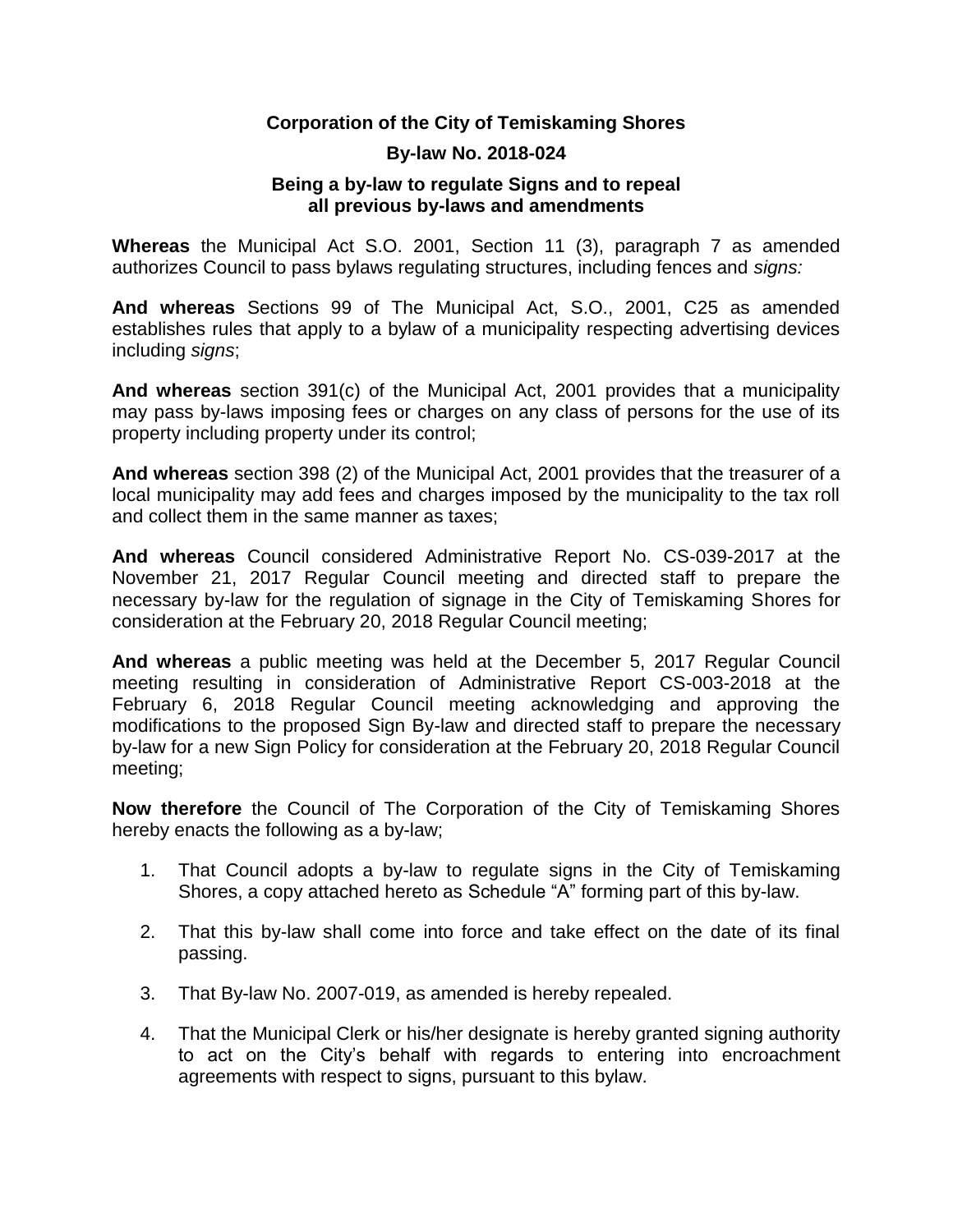5. That the Clerk of the City of Temiskaming Shores is hereby authorized to make any minor modifications or corrections of an administrative, numerical, grammatical, semantically or descriptive nature or kind to the by-law and schedule as may be deemed necessary after the passage of this by-law.

Read a first, second and third time and finally passed this 20<sup>th</sup> day of February, 2018.

Mayor – Carman Kidd

Clerk – David B. Treen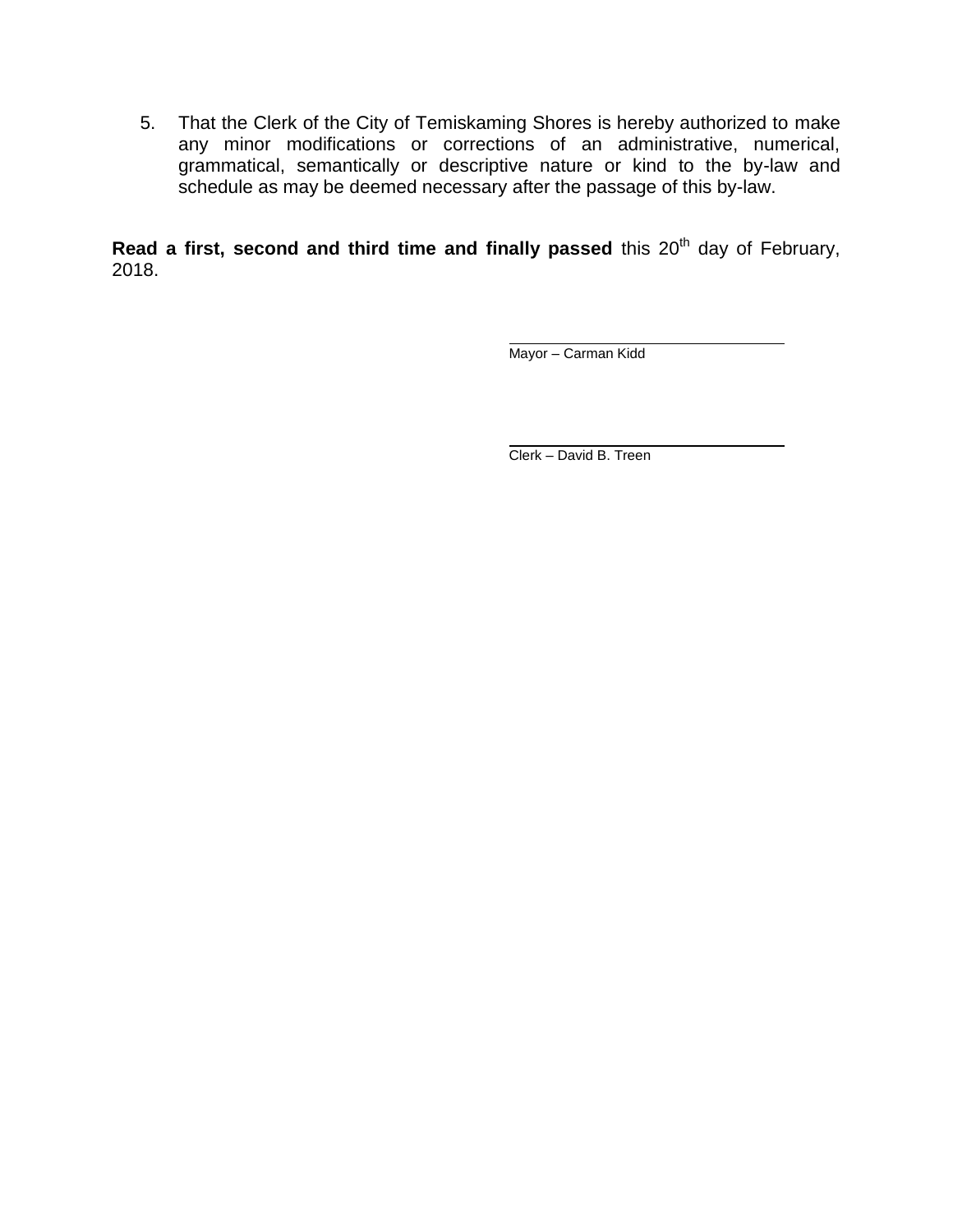

Schedule "A" to

**By-law No. 2018-024**

**Sign By-law**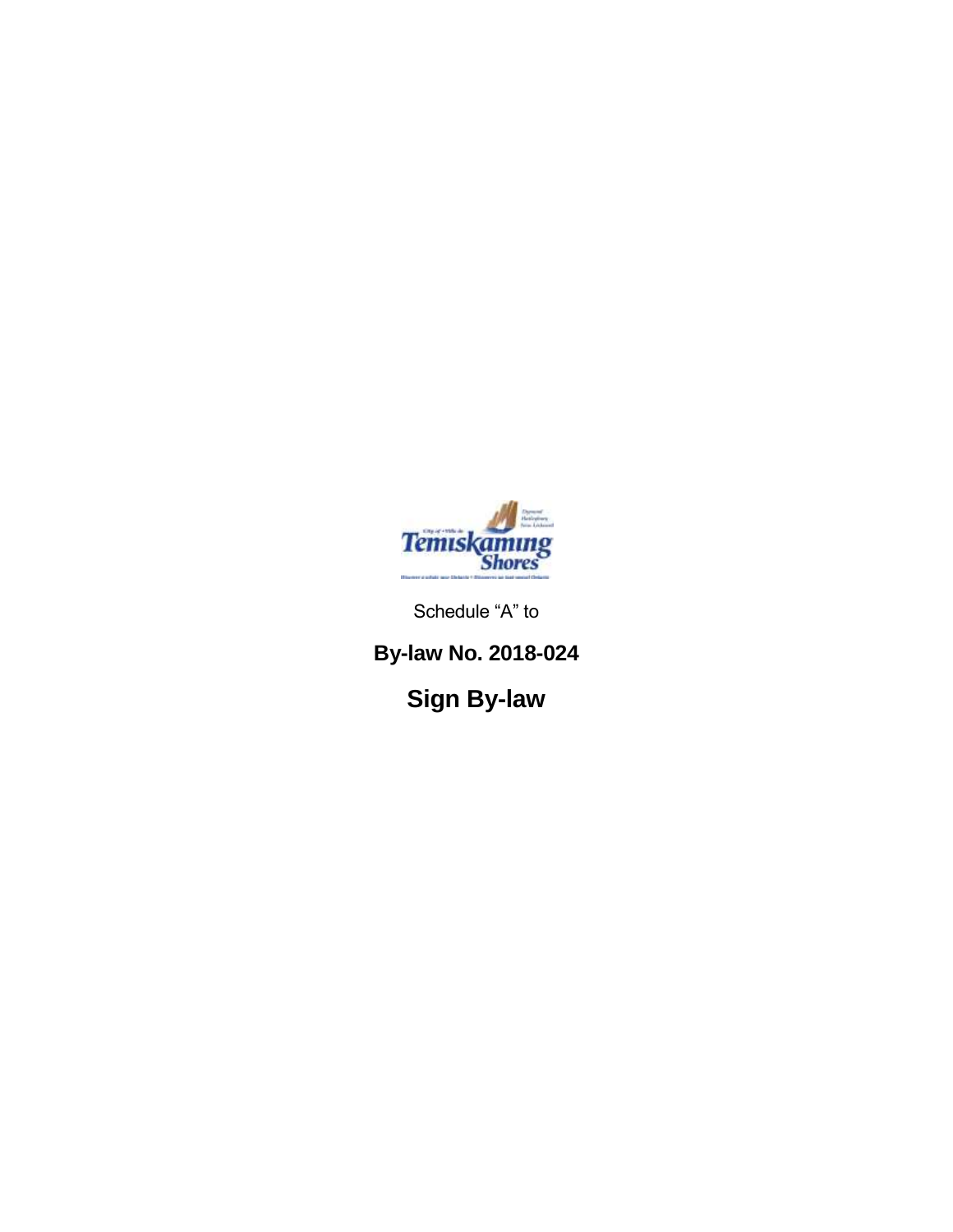## **Part 1 – Definitions of Words and Phrases**

Definitions of words and phrases used in this by-law that are not included in the list of definitions in this section shall have the meanings as defined in Section 1.4.1.2 of the *Ontario Building Code* where provided and otherwise the meanings which are commonly assigned to them in the context in which they are used in this by-law.

The words defined in this section have the following meaning for the purposes of this by-law.

- **1.1 Abandoned Sign** means a *sign* which no longer identifies or advertises a bona fide business, lesser, service, owner, product, or activity, or for which no legal owner can be found;
- **1.2 Animation** means the direction of attention to a *sign* through the movement of one or more parts or through the impression of movement including color changes, flashing lights and *illumination* which exhibits noticeable changes in light intensity, but excludes digital time and/or temperature information, flags, *banners* or pennants;
- **1.3 Animated Sign** means a *sign* that, whether by mechanical and/or electrical means is set in motion, which fixture is an integral part of the construction of said *sign* and shall include any moving or changing image or any animation;
- **1.4 Billboard** means a *sign* that advertises a product or service available, or a business not conducted on the property where it is located;
- **1.5 Building By-law** means the City of Temiskaming Shore By-law 2005-066 and amendments thereto, and any subsequent by-laws which may be enacted in substitution thereof;
- **1.6 Building Code Act** means the Building Code Act, S.O. 1992, C23;
- **1.7 By-law Enforcement Officer** means a person or persons duly appointed from time to time by *Council* to enforce regulatory by-laws of the Municipality;
- **1.8 Candelas per square metre (cd/m<sup>2</sup> )** means a photometric measure of the luminous (intensity of light) per unit area of light travelling in a given direction from a sign;
- **1.9 City** means the City of Temiskaming Shores;
- **1.10 Council** means the Council of the City of Temiskaming Shores;
- **1.11 Construction Site Sign** means an *incidental sign* erected by an individual or a firm on the premises undergoing construction or a property undergoing subdivision, for which the sign user is advertising or furnishing such items as labor, services, materials or financing;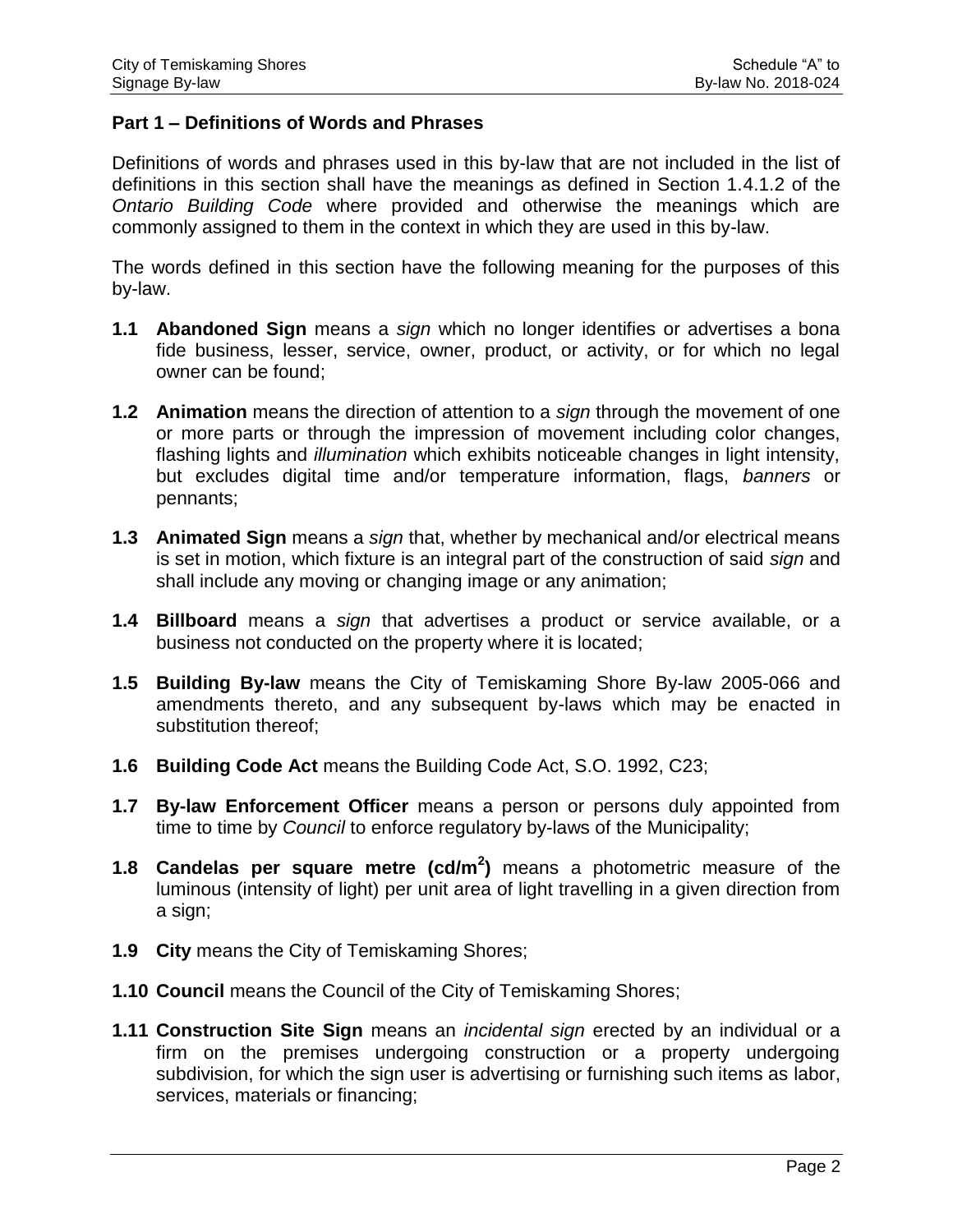- **1.12 Election Sign** means a temporary *sign* to promote the running candidate for public office during the *election campaign period;*
- **1.13 Encroachment Agreement** means a legal contract between the owner (applicant) of a *sign*, and the City with respect to the erection, construction or placement of a *sign* on or over City property, including road allowances;
- **1.14 Height of the Sign** means the vertical distance measured from the highest point of the *sign* to *grade*;
- **1.15 Illumination** means a method of giving forth artificial light, either directly from a source of light incorporated in or connected with a *sign*, or indirectly from an artificial source, so shielded that no direct illumination from it is visible elsewhere than on the *sign* and in the immediate proximity thereof;
- **1.16 No Parking here to Corner Sign** means any sign erected in accordance with the City Traffic By-law to restrict parking within certain distances of the intersection of 2 or more streets, roads, highways or public thoroughfares;
- **1.17 Ontario Building Code** means O. Reg. 332/12 made under the *Building Code Act*. S.O. 1992, c.23 and amendments thereto;
- **1.18 Park or Recreation Facility Sign** means a permanent *sign* which identifies a public park property, neighborhood park, or recreational facility. Information on the *sign* may also advise the public regarding programs or events occurring in the *City*;
- **1.19 Real Estate Sign** means a temporary *sign* used exclusively to advertise the sale, lease or rent of the property on which the *sign* is located;
- **1.20 Sandwich Board Sign or V Sign** means a *sign* not permanently attached which is set upon the ground and has no external support structure. For the purposes of this by-law such *signs* are deemed to be *portable signs;*
- **1.21 Sign, Signs or Signage** means any device, structure, painting, fixture or placard using forms, graphics, symbols, and or written *copy* intended for the primary purpose of identifying, providing directions to, or advertising any establishment, product, goods, services or events;
- **1.22 Sign Structure** means the combination of components necessary to support and keep the *sign* erect, taking into consideration the effects of live and dead loads, and the effects of wind and shall include, but limited to the foundations, above grade framing, fasteners and ancillary support methods;
- **1.23 Site Triangle** means that area lying within the triangle bounded by a line running from two points located 9 meters (29.52 feet) from the corner of any lot (being the hypotenuse of the triangle), and the lines from those two points to the same corner of the lot, where the lot corner is adjacent to an intersection of two or more streets, roads, highways or public thoroughfares.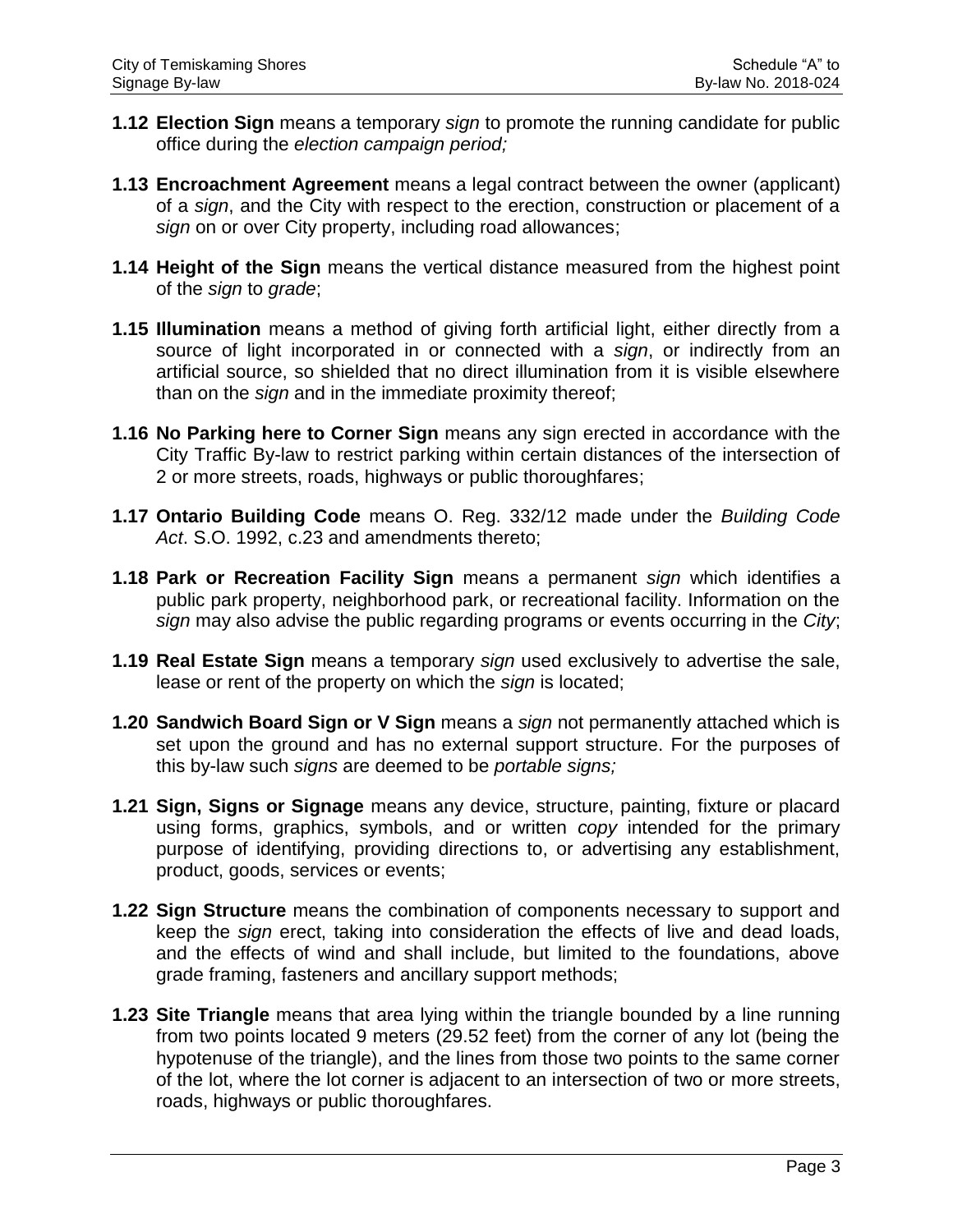**1.24 Zoning By-Law** means all current by-laws and amendments thereto and any subsequent by-laws which may be enacted in substitution therefore under the Planning Act with respect to land use within the *City* of Temiskaming Shores;

#### **Part 2 – General Provisions**

Except as otherwise provided for in this By-law;

#### **No** *person* **shall erect, construct or maintain:**

- 1. A sign, a guy wire, stay, brace or attachment thereto that is attached to or interferes with any utility wires, poles or supports thereof;
- 2. A sign that obstructs the means of egress from any building;
- 3. A sign where any part of the sign or the sign structure is located within the site triangle of an intersection.
- 4. A sign that interferes with any surface or underground facilities, conduits or lines for water, sewage, gas, electricity, or communications equipment;
- 5. A sign attached to a tree or other living vegetation;
- 6. A sign that interferes with any traffic, warning or instructional signs;
- 7. A sign that promotes violence, hatred, or contempt against any sector of the public distinguished by colour, race, ancestry, ethnic origin, sexual orientation or disability;
- 8. An illuminated sign that incorporates a strobe light;
- 9. A sign that interferes with or obstructs the movement of vehicle traffic, maintenance equipment or interferes with or obstructs the free movement of pedestrians or persons in wheelchairs or like conveyances located on or adjacent to public sidewalks, streets or road allowances;
- 10. An illuminated sign that does not have the light source concealed in order to prevent glare or which is directed at or may cause a hazard on any public thoroughfare;
- 11. A sign located on or within a highway corridor, a public sidewalk, street or road allowance, or other City owned land without first entering into an encroachment agreement with respect to signs with the City;
- 12. Notwithstanding the requirement of this subsection, the requirements for entering into an encroachment agreement with respect to signs does not apply where the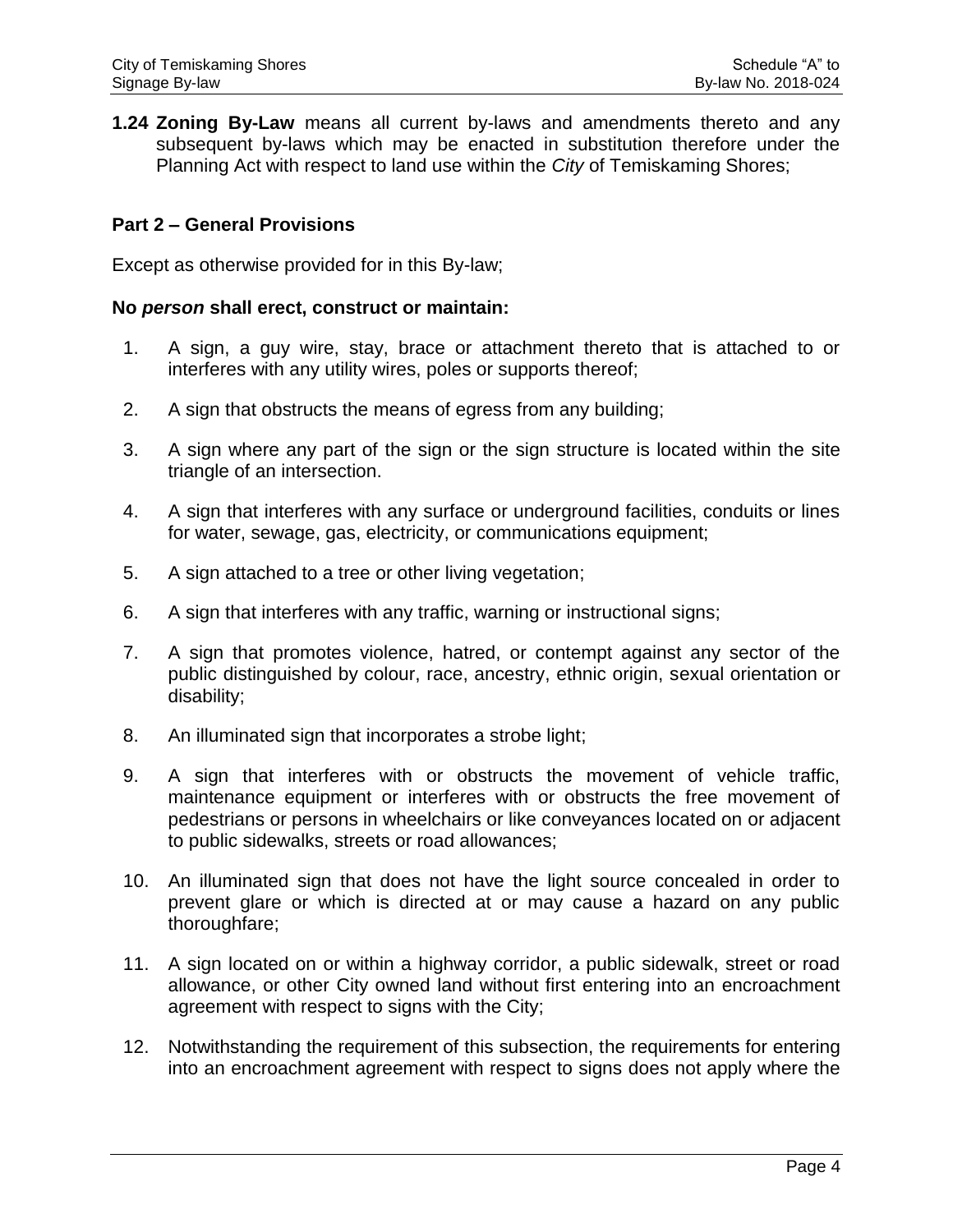sign promotes or is in support of an event sanctioned by, or affiliated with the City of Temiskaming Shores;

- 13. A sign located within 400 meters from Provincial Highways No. 11, 11B, 65 East, 65 West, 567, or 558 without first obtaining any necessary permission from the Provincial Ministry of Transportation;
- 14. A sign which projects over vehicular traffic areas with a minimum clearance above grade of less than 4.5 m (14.8 ft.);
- 15. A sign which projects over pedestrian sidewalks with a minimum clearance of above grade of less than 3 m (9.8 ft.);
- 16. A sign that identifies, provides directions to, or advertises any establishment, product, goods, service or event that is not in conformance with the permitted use of the property as established by the Zoning By-law or any other municipal by-law or Provincial of Federal government regulation.
- 17. A sign that encroaches onto a public sidewalk or road allowance at the corner of an intersection of 2 or more streets, roads, highways or public thoroughfares and a No Parking Here to Corner Sign is not so located; no part of the sign or the sign structure shall be located within the site triangle of the intersection.

# **Part 3 – Permitted** *Signs*

Where the use of the land or property is legal non-conforming in relation to the *Zoning By-law*, *signage* is permitted in accordance with the existing non-conforming use of the land.

## **3.1 Existing** *Signs*

- a. Where a *sign*, **other than a** *billboard sign*, which is existing on the date of passing of this by-law, was erected or constructed in conformance with the terms of a permission to erect a *sign* issued under the authority of by-laws of the City of Temiskaming Shores, the erection and construction of the *sign* shall be deemed to be in compliance with this by-law;
- b. Where a sign which is existing on the day of passing of this by-law was not erected or constructed in conformance with the terms of a permission to erect a sign issued under the authority of by-laws the City of Temiskaming Shores, the sign shall be considered to be in contravention of this By-law;
- c. Where a Billboard Sign which is existing on the day of passing of this by-law was erected or constructed on private property in conformance with the terms of a permission to erect a sign issued under the authority of by-laws of the former municipalities comprising the City of Temiskaming Shores, the permissions are deemed to terminate on the date of passing of this by-law or the date which any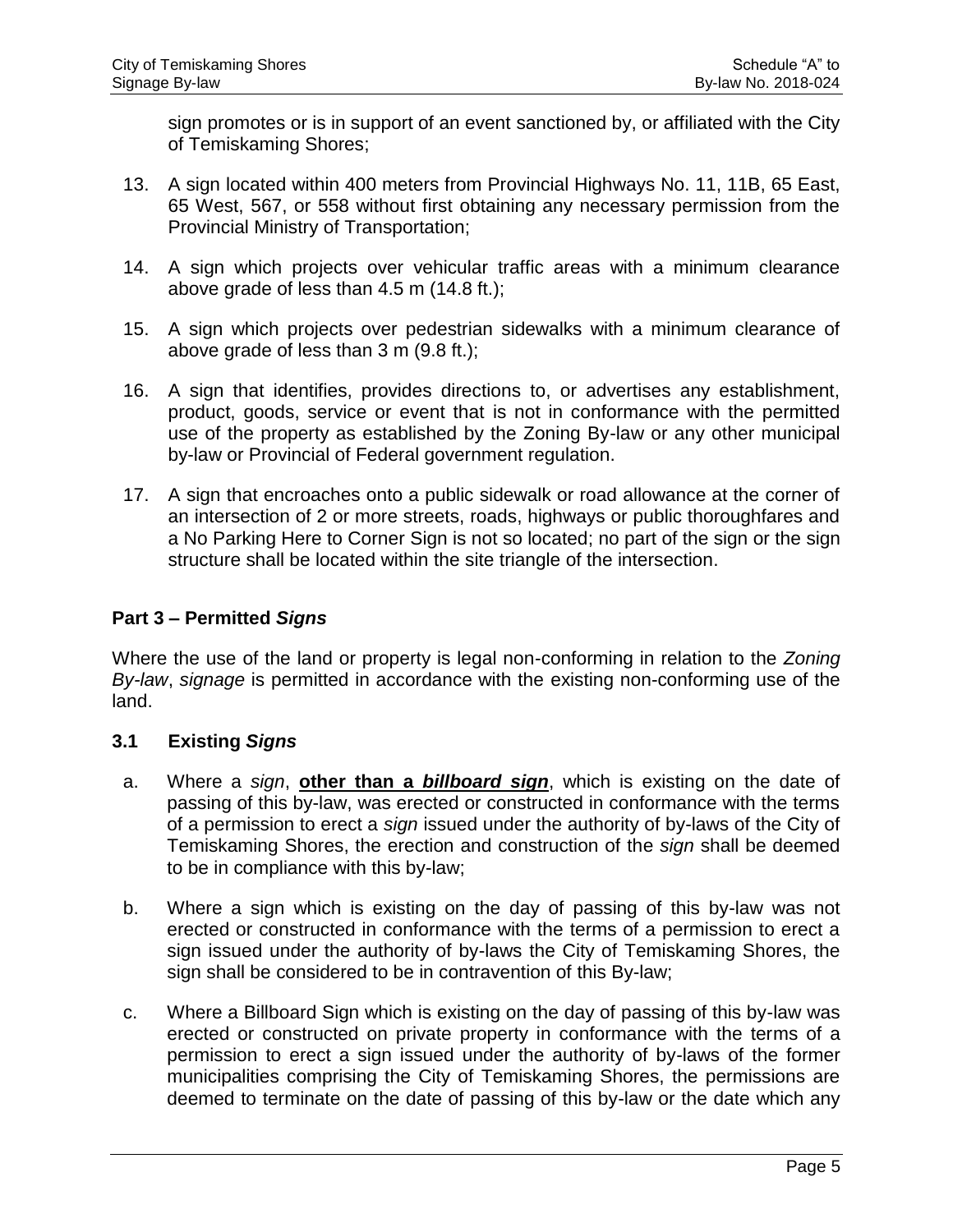permissions with respect to the sign has expired. Such signs shall be considered as abandoned signs;

- d. Where a Billboard Sign which is existing on the day of passing of this by-law was erected or constructed on public lands including road allowances in conformance with the terms of a permission to erect a sign issued under the authority of bylaws of the City of Temiskaming Shores, the permissions are deemed to terminate on the date which any permissions with respect to the sign has expired;
- e. Where any Billboard Sign which is existing on the day of passing of this by-law was not erected or constructed in conformance within the terms of a permission to erect a sign issued under the authority of the City of Temiskaming Shores, such *signs* shall be considered not in conformance with this by-law;

#### **3.2 Billboard** *Signs*

*Billboard signs* may be permitted on C*ity* property including road allowances, subject to the *person* entering into an *encroachment agreement* with the City and all *Billboard signs* shall conform with the following:

- a. The message on the billboard *sign* shall not promote violence, hatred, or contempt against any sector of the public distinguished by colour, race, ancestry, ethnic origin, sexual orientation or disability;
- b. The Billboard sign shall not be located within 90 m (295 ft.) horizontal distance of another Billboard sign per direction. In situations where a Billboard sign has been erected to be viewed on the left hand side of the roadway by a motorist, no additional Billboard signs are permitted on the opposite side of the roadway within the horizontal distance calculation;
- c. The setback distances for Billboard signs erected within 400 m (1,312.3 ft.) of a Provincial Highway shall be as established by the Ministry of Transportation;
- d. A Billboard sign shall not be located within 90 m (295 ft.) horizontal distance of a Residential (R) zone without the consent of Council through resolution;
- e. The setback distances for Billboard signs and their supporting structure from the nearest edge of the traveled portion of a roadway or highway that is not a Provincial Highway are as follows:

| <b>Area of Sign</b>                                              | <b>Minimum Setback</b>    |  |
|------------------------------------------------------------------|---------------------------|--|
| Up to 3 $m^2$ (32.3 ft <sup>2</sup> )                            | 6 m (19.7 ft.)            |  |
| Over 3 $m^2$ up to 14 $m^2$ (150.7 ft <sup>2</sup> )             | 9 m (29.5 ft.)            |  |
| Over 14 $m^2$ (150.7 ft <sup>2</sup> )                           | 18 m $(59.1 \text{ ft.})$ |  |
| Signage over 24 $m^2$ (258.3 ft <sup>2</sup> ) are not permitted |                           |  |

*Notes:*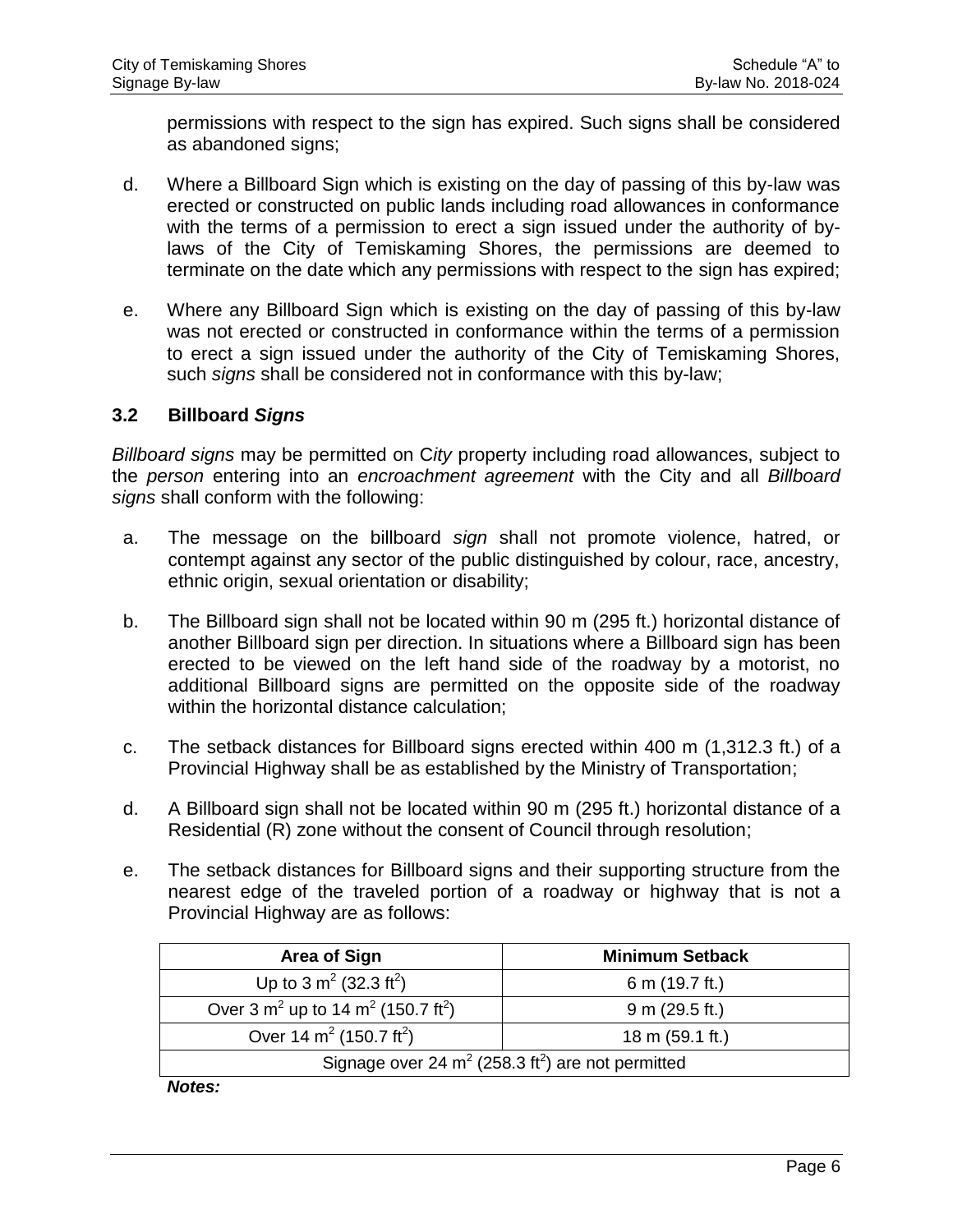- 1. Notwithstanding the above, the minimum setback distance to the travelled portion of the roadway may be reduced to 3.5 m (11.5 ft.) for billboard signs and their supporting structures, where the area of sign is less than 6  $m^2$  (64.6 ft<sup>2</sup>) and the sign promotes, or is in support of an event sanctioned by, or affiliated with the City of Temiskaming Shores during of the period commencing 50 days prior to the event, and ending 14 days after the event.
- f. No Billboard sign shall be erected within 15 m (50 ft.) of the intersection of a roadway with another roadway, highway or railway that would impede sight lines.

#### **3.3 Electronic Text Message and/or Electronic Billboard Signage**

a. An Electronic Text Message and/or Electronic Billboard sign is permitted in any zone with the exception of Residential or on lands with the following uses as defined by the applicable zoning by-law: an arena, a recreation centre, a fire station, a police station, a museum, an art gallery, a public administration office, a school, a church, a hospital, a college/university provided the sign is set back more than 1.5 m (4.9 ft.) from the road allowance.

**Note:** if any portion of the sign is proposed to be located within the Road Allowance an Encroachment Agreement is required;

- b. An Electronic Price Indicator Sign is permitted on a lot with a service station, hotel with a static text message displaying a price or vacancy;
- c. No Electronic Sign shall:
	- i. Emit sound;
	- ii. Change the brightness during the transitioning of messages;
	- iii. Contain message(s) that creates the effect of shaking, spinning, twirling, pulsing or flashing;
	- iv. Contain the words or phrases, 'Stop', 'Go Slow', 'Caution', 'Danger', 'Warning', 'Emergency', 'Yield', or 'Detour', unless such word or phrase is part of the name of a business or product and is displayed solely to identify such business or product;
	- v. Be left on if malfunctioning such that the sign is no longer effective in delivering the message.
- d. The message/image shall be displayed continuously in a static manner and without change for a period of time not less than 10 seconds;
- e. The transition time of the message/image shall be no longer than 0.3 seconds and shall be a change of the entire message/image;
- f. No Text Message and/or Electronic Billboard sign shall have any part of it exceed a luminance of 6,000 candales per square metre  $(cd/m^2)$  between sunrise and sunset, and 300  $cd/m^2$  between sunset and sunrise, with sunrise and sunset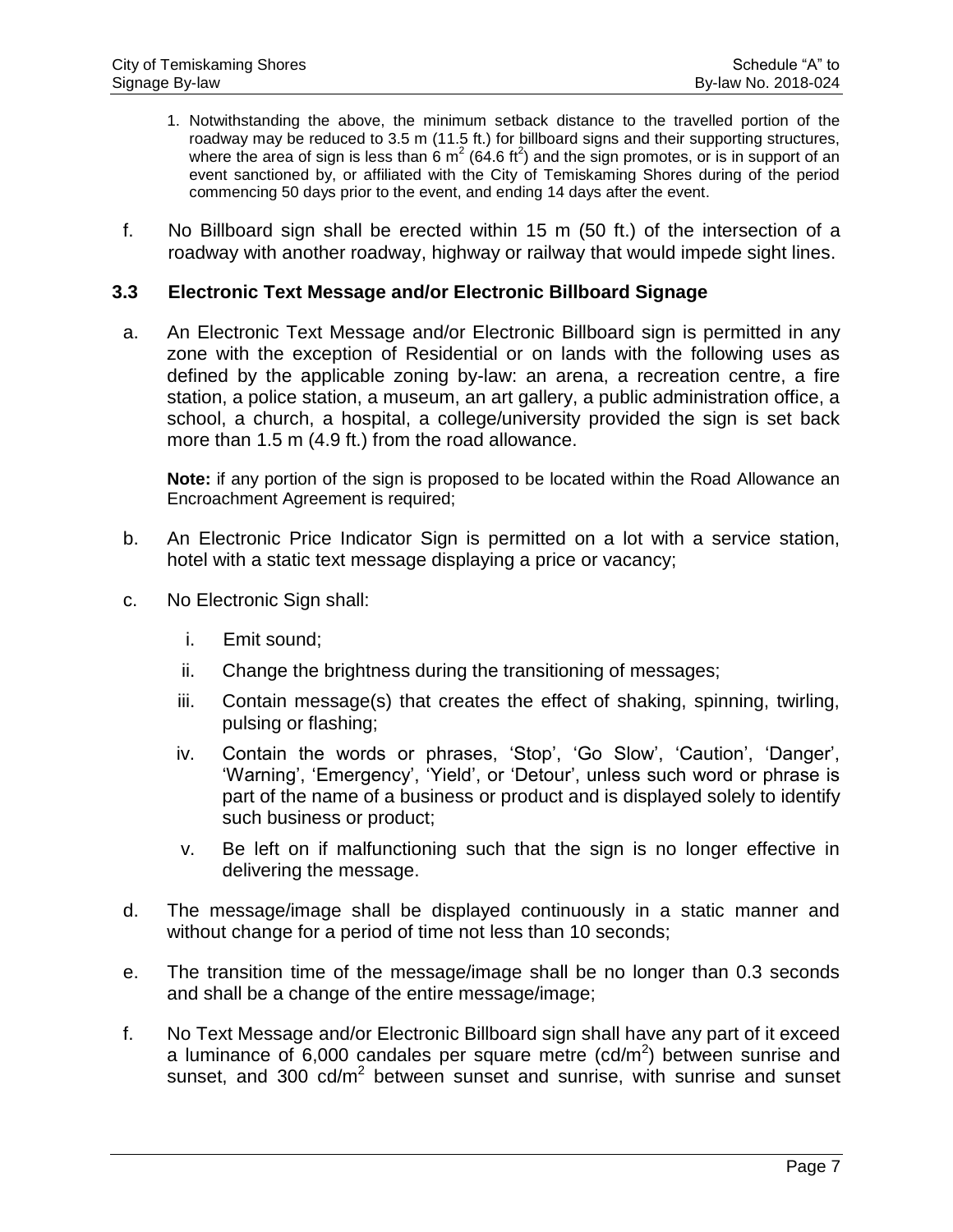times being determined according to the National Research Council of Canada Sunrise/Sunset Calculator;

g. Only one (1) Electronic Text Message and/or Electronic Billboard Sign is permitted per property.

**Note:** if a property contains multiple businesses and desires an additional Electronic Text Message and/or Electronic Billboard Sign approval from Council is required.

#### **3.4 Sandwich Board** *Signs*

- a. A Sandwich Board or V Sign may be placed on a public sidewalk or road allowance (not the travelled portion of the roadway) without entering into an encroachment agreement with the City;
- b. No Sandwich Board or V sign shall be located as to obstruct the straight free movement of pedestrians or persons using mobility aids or like conveyances, and in no case shall the width of unobstructed conveyance be less than 1.5 meters (5 feet) in width.
- c. The Sandwich Board or V sign shall comply with the following:

Max. Area = 1 m<sup>2</sup> (10.7 ft<sup>2</sup>) Max. Height = 1.2 m (4 ft.) Max. Width = 1 m (3.3 ft.);

- d. No part of the sign or the sign structure shall be located closer to an intersection than any No Parking Here to Corner sign;
- e. No Sandwich Board or V sign shall be illuminated or electrified;
- f. The sign shall be securely anchored to the ground by mechanical means so as to resist anticipated wind loads;
- g. The sign may only be displayed at such time as the establishment which it is identifying, providing directions to, or advertising a product, goods or service or event for, is open for business;
- h. No Sandwich Board or V sign shall be displayed to impede maintenance operations (i.e. snow removal / snow clearing) performed from time to time.

## **Part 4 – Real Estate Signs**

Subject to all other provisions of this By-law the following *signs* may be erected without obtaining an Encroachment Permit as follows:

1. In Residential (R) *zones*, one *real estate sign*, provided the *area of sign* shall not exceed 1.5 m<sup>2</sup> (16.1 ft.<sup>2</sup>) for a one sided *sign*, or 3 m<sup>2</sup> (32.3 ft.<sup>2</sup>) for a two (2) *sided sign;*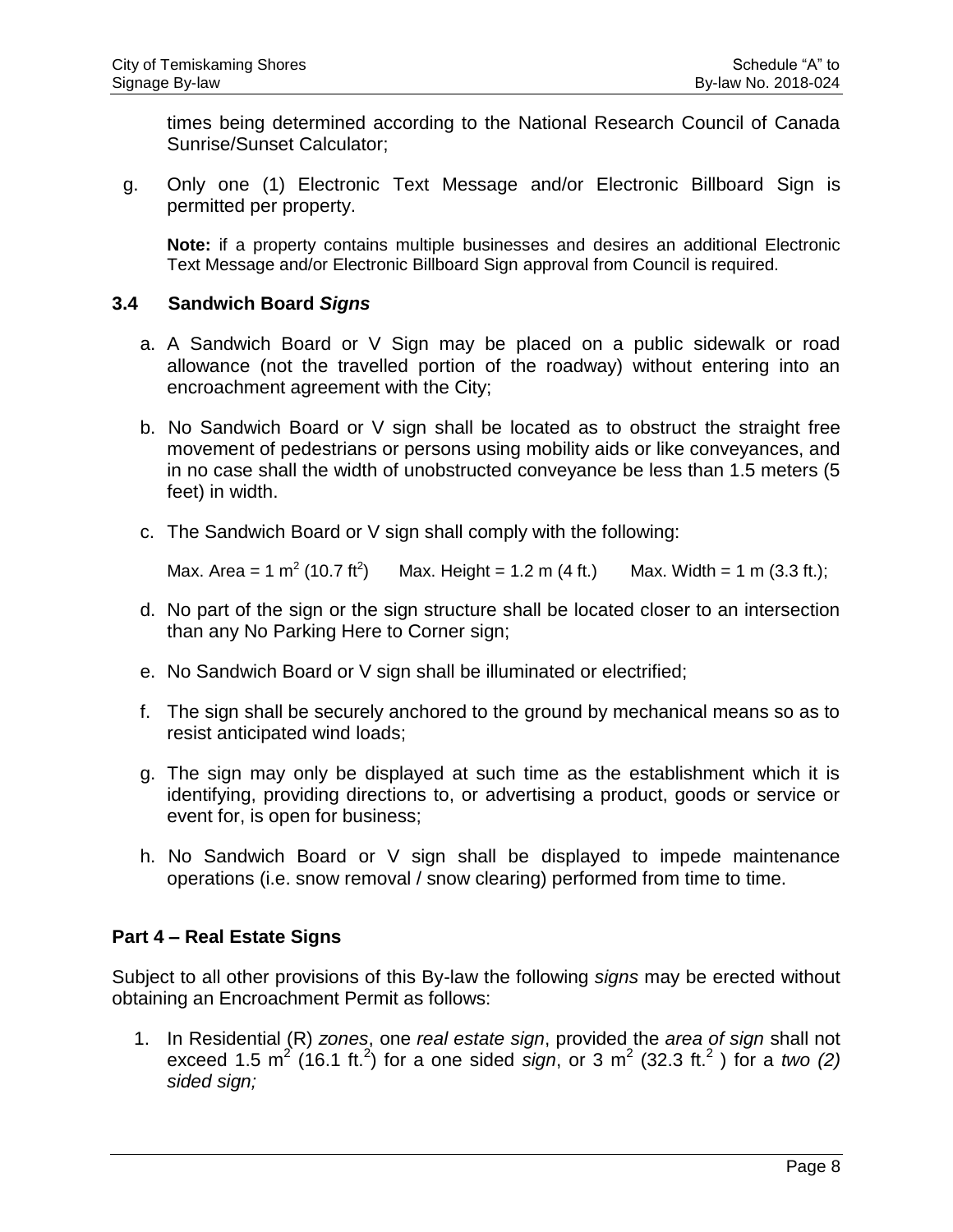2. In all zones other than Residential (R) zones one real estate sign provided the area of sign shall not exceed 3 m<sup>2</sup> (32.3 ft.<sup>2</sup>) for a one sided sign, or 6 m<sup>2</sup> (64.6 ft.<sup>2</sup>) for a two (2) sided sign, and it is removed within 7 days after the sale, rental or lease has been accomplished.

## **Part 5 – Election Signs**

The Election Campaign period, in the case of elections for Federal and Provincial politicians is the time period beginning on the day the election is called and ending on the day voting takes place.

The Election Campaign period, in the case of elections for Municipal and School Board politicians is the time period beginning on the day nominations are certified by the Clerk and ending on the day voting takes place.

Election signs erected or constructed during an election campaign period shall be removed within 3 calendar days following the election campaign period. Such signs shall be securely affixed to the ground, and must not create a hazard or obstruction to pedestrian or vehicular traffic.

Election signs may be erected or constructed on candidate's campaign offices located on private property during the period commencing 90 calendar days prior to the election day and shall be removed within 3 calendar days following the election campaign period and must be in conformance with all other requirements of this bylaw.

## **Part 6 – Exemptions**

Subject to all other provisions of this By-law the following *signs* may be erected without obtaining an Encroachment Permit as follows:

- 1. One construction site sign per construction project provided the area of sign does not exceed 3 m<sup>2</sup> (32.3 ft.<sup>2</sup>) for a one sided sign, or 3 m<sup>2</sup> (32.3 ft.<sup>2</sup>) per side for a two (2) sided sign and the sign shall be erected no more than 14 days prior to the beginning of construction for which a valid building permit has been issued, shall be confined to the site of construction, and shall be removed 5 days after completion of construction and prior to occupancy.
- 2. All signs erected or constructed by the City on City owned property, including parklands, road allowances or facilities including municipal buildings bus shelters, and garbage/recycling containers provided the sign is in conformance with all other sections of this by-law and shall include park or recreation facility signs.
- 3. Election signs erected or constructed on private property and or on public property, including road allowances on behalf of candidates for public office during an election campaign period. The election signs shall be removed within 3 calendar days following the election campaign period. Such signs shall be securely affixed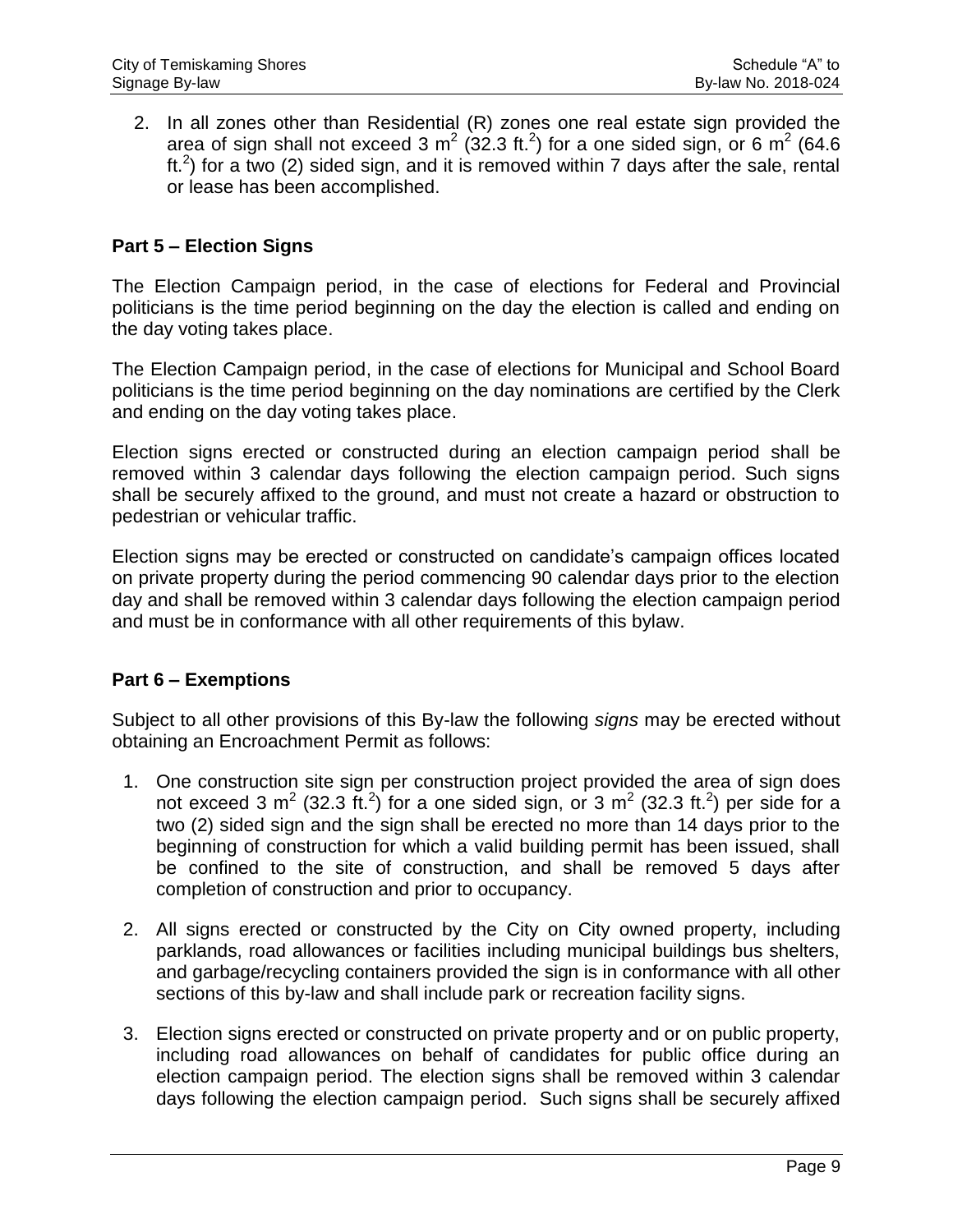to the ground, and must not create a hazard or obstruction to pedestrian or vehicular traffic.

4. Signs which promote or are in support of events and/or projects sanctioned by, or affiliated with the City of Temiskaming Shores.

## **Part 7 – Abandoned Signs**

Except as otherwise provided in this By-law, any *sign* which pertains to a time, event, business or purpose which no longer applies or no longer fulfills its function under the terms of a permissions to erect a *sign* issued under the authority of by-laws of the former municipalities comprising the City of Temiskaming Shores, or this by-law, shall be deemed to be an *abandoned sign.*

A *By-Law Enforcement Officer* may order the removal of an *abandoned sign* by giving written notice to the property owner who shall remove the *sign* and related *sign structure* within 30 days of the date of the notice of removal. The property owner shall bear all costs related to such removal. If such actions are not completed in the times prescribed the notice the given by the *By-Law Enforcement Officer*, the City may remove the *signs* and collect the costs in like manner as taxes.

## **Part 8 - Offences**

No person shall erect, construct, place, display, rebuild, reconstruct, alter, maintain or move or cause, suffer or permit the erecting, placing, construction, displaying, rebuilding, reconstructing, altering, maintaining or moving of any *sign* contrary to the provisions of this By-law.

## **Part 9 - Penalties**

Every person who contravenes or violates any of the provisions of this By-law, or who causes, suffers, or permits any act or thing to be done in contravention or in violation of any of the provisions of this By-law, or who neglects or refrains from doing anything required to be done by any of the provisions of this By-law, or who carries out or who suffers, causes or permits to be carried out any development in a manner prohibited by or contrary to any of the provisions of this By-law, or who fails to comply with any order, direction or notice given under this By-law, is guilty of an offence and is subject to a fine recoverable under the Provincial Offences Act.

## **Part 10 - Inspection**

The *By-law Enforcement Officer* for the City of Temiskaming Shores is hereby authorized to enter, at all reasonable times upon any property or premises subject to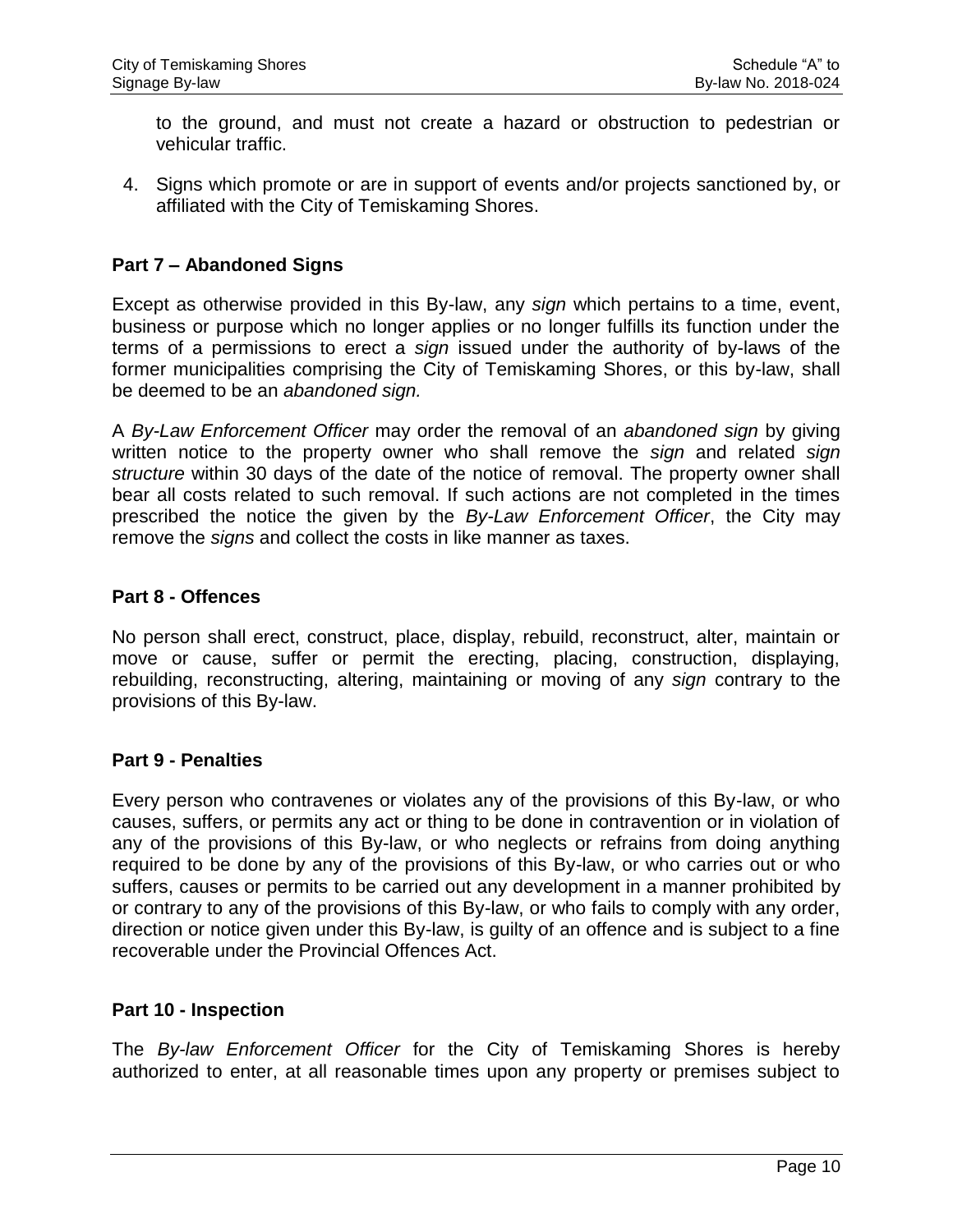this By-law to ascertain whether the requirements of this By-law are being or have been complied with.

# **Appendices**

Appendix 01: "Encroachment Agreement Fee Schedule"

Appendix 02: **Template:** "Encroachment Agreement with Respect to Signs"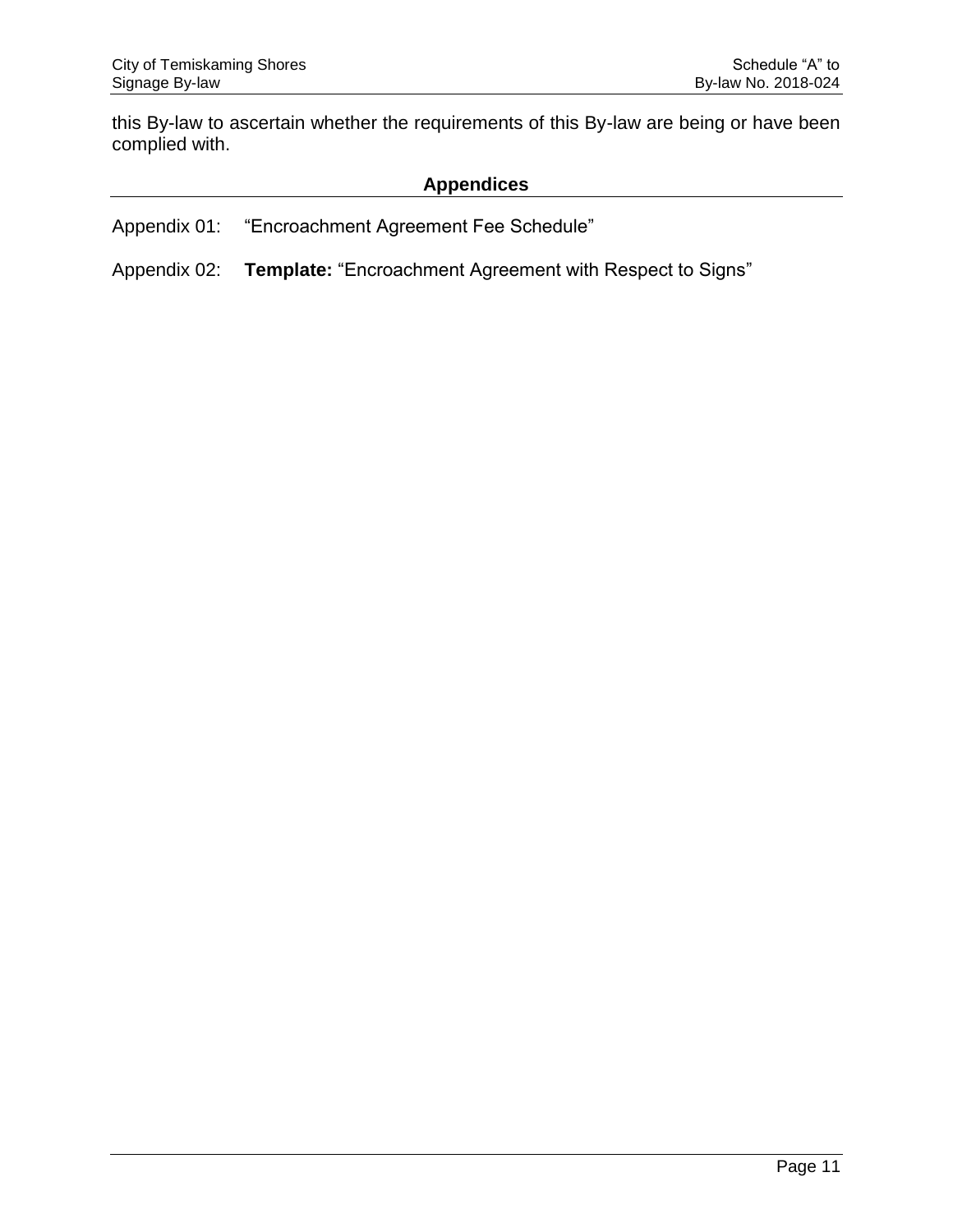# **Encroachment Agreement Fee Schedule**

## *Annual Fee*

| Example 1 $\text{m}^2$ (10.8 ft <sup>2</sup> )        | \$50.00   |
|-------------------------------------------------------|-----------|
| Greater than 1 m <sup>2</sup> (10.8 ft <sup>2</sup> ) | \$100.00  |
| $\triangleright$ City sanctioned event                | No Charge |
| $\triangleright$ Not for profit group or Service Club | No Charge |
| ▶ Community Service Initiative *                      | No Charge |
|                                                       |           |

\* Examples: Share the Road, Heritage Museum, Health Unit, MADD, etc.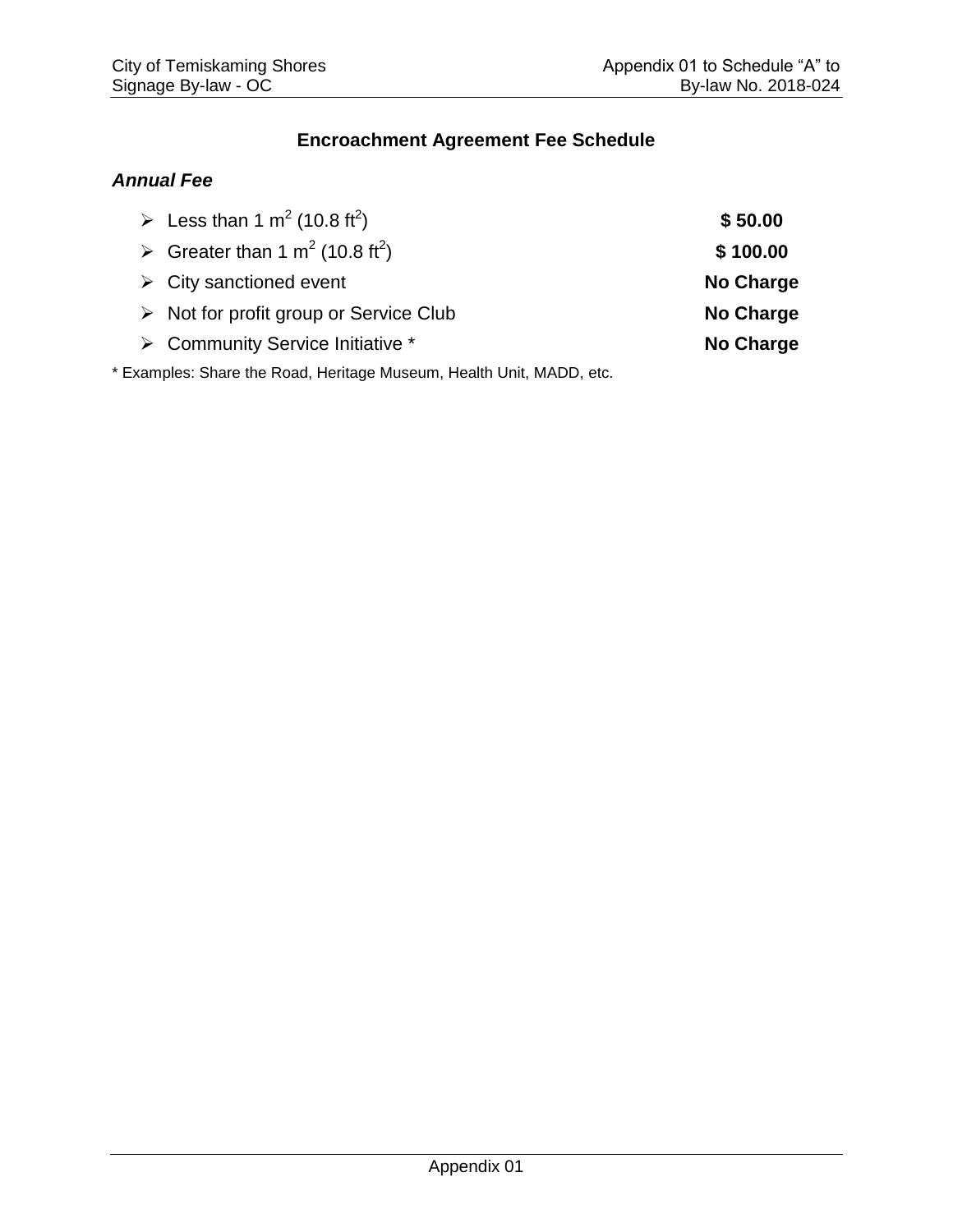# *Template*

## **Encroachment Agreement with Respect to Signs**

This agreement dated this day of this agreement dated this day of the state of the state of the state of the state of the state of the state of the state of the state of the state of the state of the state of the state of

**Between:**

# **City of Temiskaming Shores**

(Hereinafter referred to as the "City")

**and:**

#### **Insert Applicant's Name**

(Hereinafter referred to as the "Applicant")

**Whereas** the Applicant has requested permission from the City to encroach upon municipally owned lands for the purpose of erecting signage;

**And whereas** the City may, by by-law, regulate the use of highways and public places and establish terms and conditions according to which a person may encumber or construct on a highway or public place;

**And whereas** the City has enacted Sign By-law No. 2017-000 authorizing the encroachment onto highways and public place in the City on the terms and conditions set out in this Agreement;

**Now therefore** the City and the Applicant in consideration of the applicable Encroachment Fee and covenants herein contained agree as follows:

- 1. The City hereby grants to the Applicant permission to encroach upon the portion of the land as generally illustrated in Schedule "A", a copy of which is attached hereto;
- 2. This agreement shall be for a term of \_\_\_\_\_\_\_\_\_\_ (\_\_\_\_\_) years, commencing on \_\_\_\_\_\_\_\_\_\_\_\_\_\_, 20\_\_\_\_ and terminating on \_\_\_\_\_\_\_\_, 20\_\_\_ (the "Term")
- 3. The Applicant acknowledges and agrees that the encroachment is upon a highway or a public place and that the City has limited power to authorize the private use of highways and public places. The Applicant further acknowledges and agrees that any rights granted by the City to the Applicant by this agreement are not exclusive and are subject to the public's right to pass and repass and that the City has full authority pursuant to this Agreement to require the removal of the sign at any time without notice and without compensation to the Owner;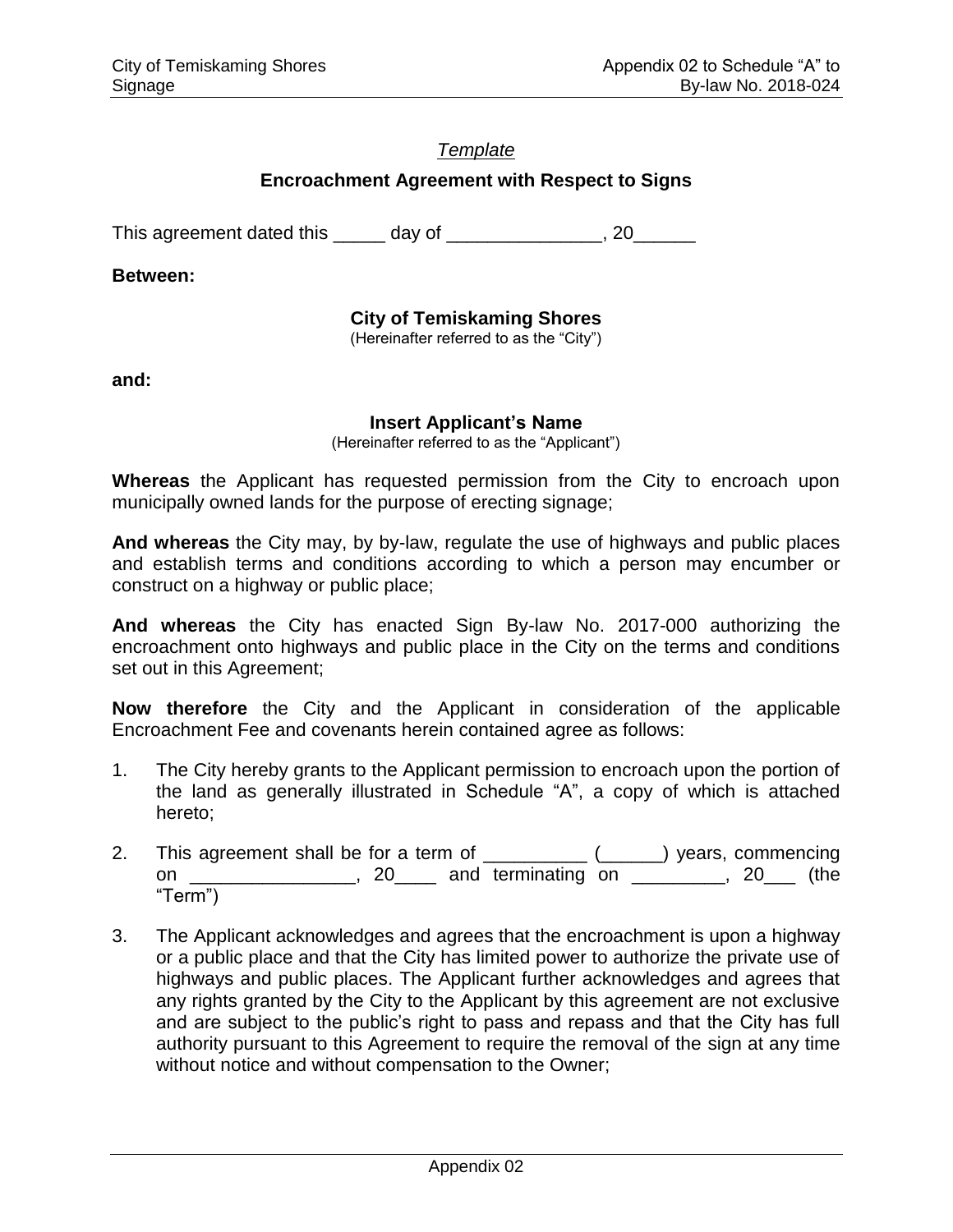- 4. Prior to installation/construction of the signage, the Applicant shall provide to the City detailed plans and specifications showing the intended location of the construction of the Encroachment;
- 5. The Applicant is responsible for ensuring that the structural design of the sign and support system is adequate to withstand the effects of snow and wind loads;
- 6. The Applicant shall indemnify and save harmless the City from and against all actions, proceedings, claims and demands by any person and shall reimburse the City for all damages and expenses caused or contributed to by the negligence or other default of the Applicant in respect of anything done pursuant or ostensibly pursuant to this Agreement including without limitation the construction, installation, maintenance and/or repair of the Encroachment;
- 7. The Applicant covenants and agrees with the City that the Applicant shall maintain at its sole expense comprehensive general liability insurance providing coverage for acts or omissions by the Applicant, its employees and agents in the amount of not less than One Million (\$1,000,000.00) Dollars per occurrence, all inclusive, and the insurance policy shall:
	- (a) name the City as an additional insured;
	- (b) be issued by an insurance company entitled under provincial law to carry on business in Ontario;
	- (c) state that the policy:
		- (i) applies to each insured in the same manner and to the same extent as if a separate policy of insurance had been issued to each insured; and
		- (ii) cannot be cancelled, lapsed or materially changed without thirty (30) days written notice to the City;
	- (d) be maintained for a period ending twelve months after this Agreement is terminated, and
	- (e) not include any deductible amount greater than Five Thousand (\$5,000.00) Dollars per occurrence.
- 8. The Applicant shall provide the City with a copy of the required policy upon demand and shall thereafter provide copies of any amendment to the policy;
- 9. The Applicant shall at all times keep and maintain the Sign and the area in good and sufficient repair to the satisfaction of the City;
- 10. The Applicant shall give prior notice to the City of its intention to perform any construction, maintenance or repairs related to this Encroachment not less than three (3) business days;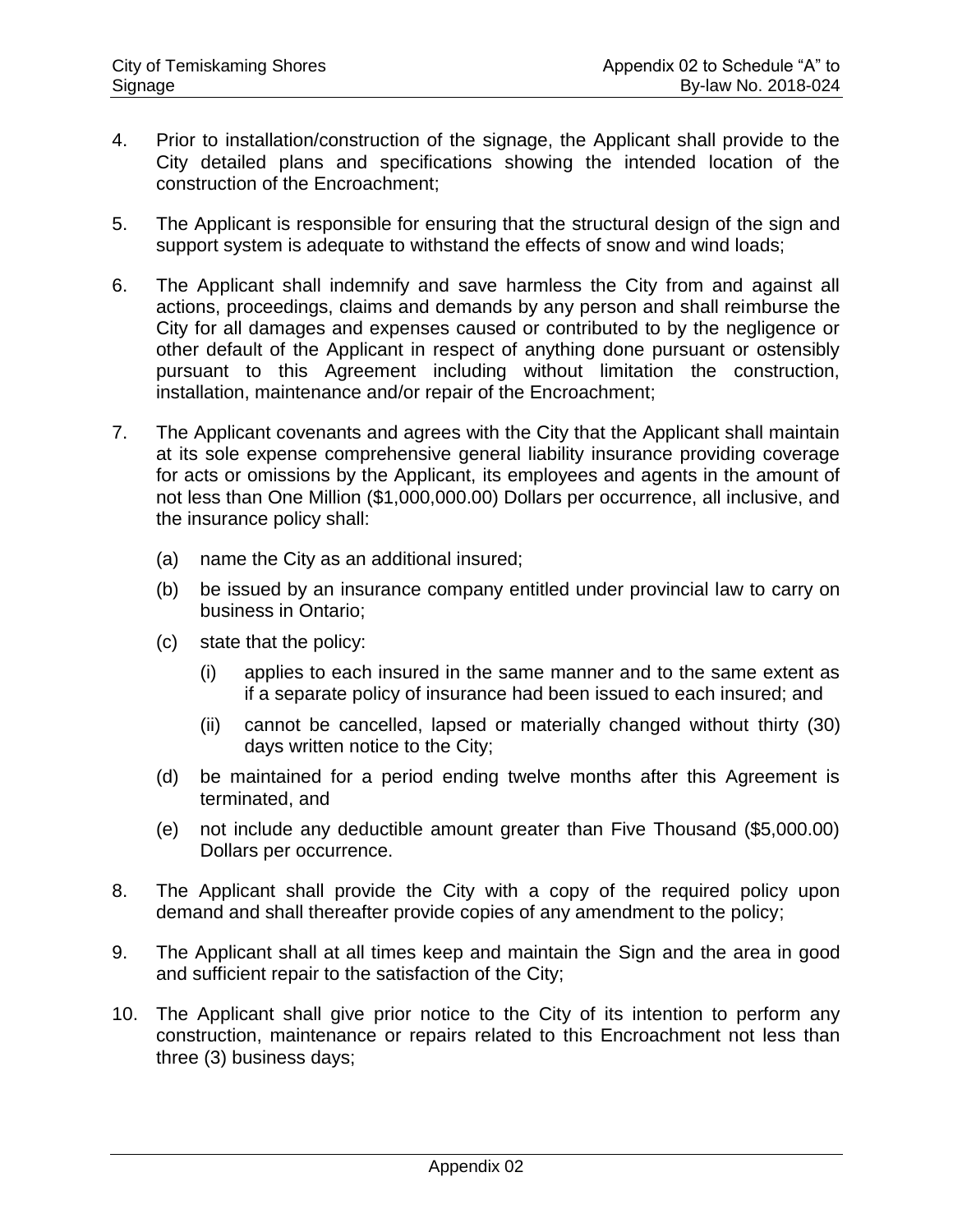- 11. The Applicant shall use all reasonable efforts to cause a minimum of obstruction and inconvenience during the construction, installation, maintenance or repairs of the signage, and shall place and maintain such warning signs, barricades, lights or flares at or near the site of any work in progress as will give reasonable warning and protection to members of the public;
- 12. Except as expressly authorized in writing by the City, the installation shall be in such a manner as not to interfere with any existing utilities located on the highway either above or below grade. It is the responsibility of the Applicant to ensure proper locates are obtained prior to installation;
- 13. The Applicant shall provide, if requested by the City, as-built plans of the Encroachment within one (1) month of completion of its construction;
- 14. Any relocation of signage is necessitated for the installation of utility infrastructure, the City shall provide notice to the applicant and all expenses related to the removal or relocation of the signage will be at sole expense of the Applicant;
- 15. All communications in writing between the parties shall be deemed to have been received by the addressee if delivered to the individual or to a member of the firm or to an officer of the Owner for whom they are intended or if sent by hand, Canada Post, courier, facsimile or by another electronic communication where, during or after the transmission of the communication, no indication or notice of a failure or suspension of transmission has been communicated to the sender. For deliveries by courier or by hand, delivery shall be deemed to have been received on the date of delivery; by Canada Post, 5 days after the date on which it was mailed. A communication sent by facsimile or by electronic communication with no indication of failure or suspension of delivery, shall be deemed to have been received at the opening of business on the next day, unless the next day is not a working day for the recipient, in which case it shall be deemed to have been received on the next working day of the recipient at the opening of business:

The Applicant: The City:

**Insert Name City of Temiskaming Shores** P.O. Box 000 P.O. Box 2050 / 325 Farr Drive Somewhere in, Ontario **Haileybury**, Ontario P0J 1P0 P0J 1K0

16. The Applicant understands and agrees that the City may at any time, in its sole discretion, withdraw the rights it has granted herein to the Applicant by giving five (5) days notice to the Applicant in writing. In the event of such withdrawal, for any cause or reason whatsoever, the Applicant shall, at its own expense, within such time as may be specified by the City, remove the signage and restore the area to its original state to the satisfaction of the City;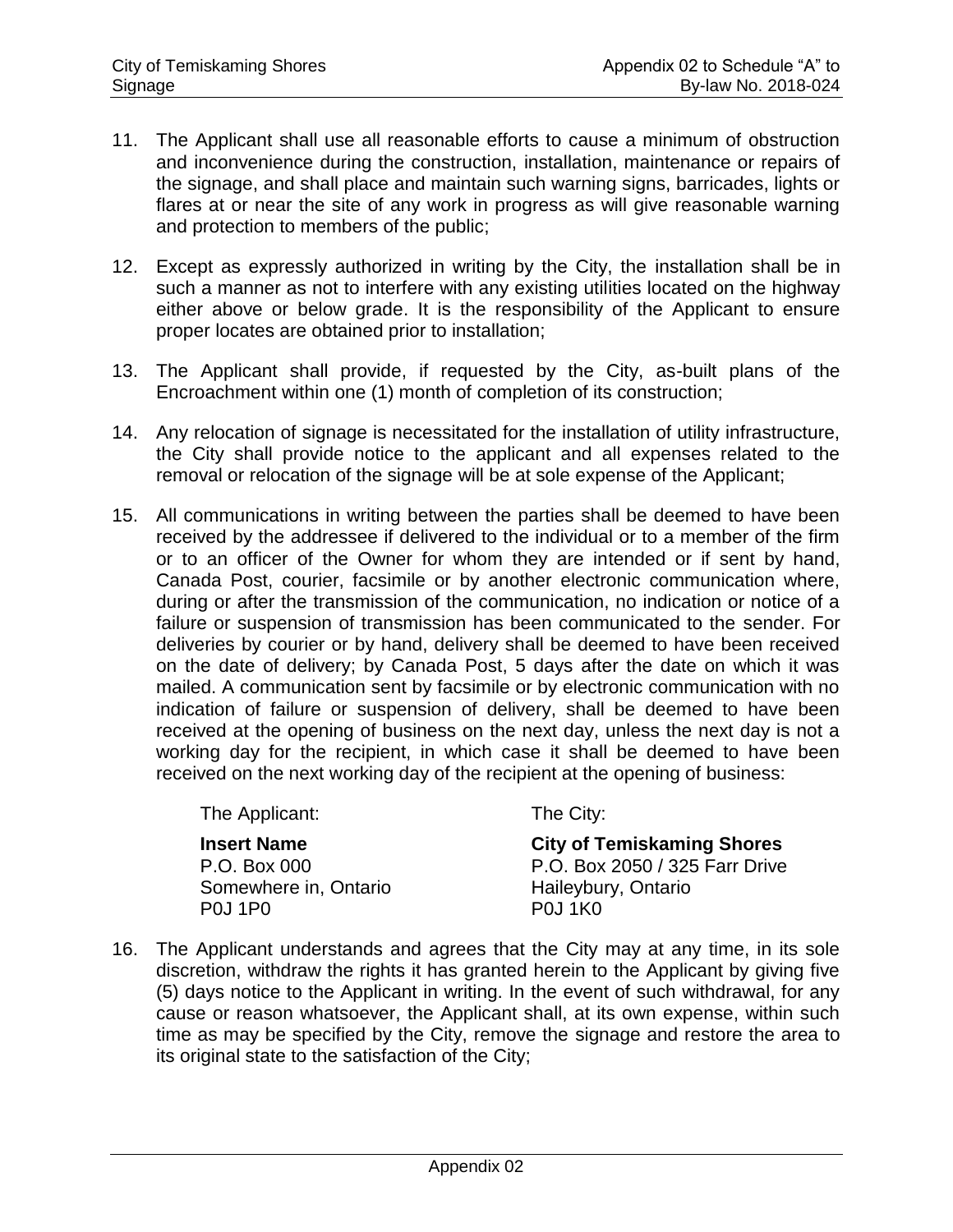- 17. If the Applicant fails to remove the signage as required, the City may remove the signage. The cost of such removal will be a debt due and owing to the City by the Applicant;
- 18. The Applicant shall not be entitled to compensation for injuries affection or disturbance resulting in any way from the installation or removal of the signage and, without limitation, shall not be entitled to business losses, loss of profit, loss of market value, relocation costs or other consequential loss by reason of the installation or removal of the signage;
- 19. This Agreement shall ensure to the benefit of and be binding on the parties and their respective successors and assigns;

## **Remainder of this page left blank intentionally**